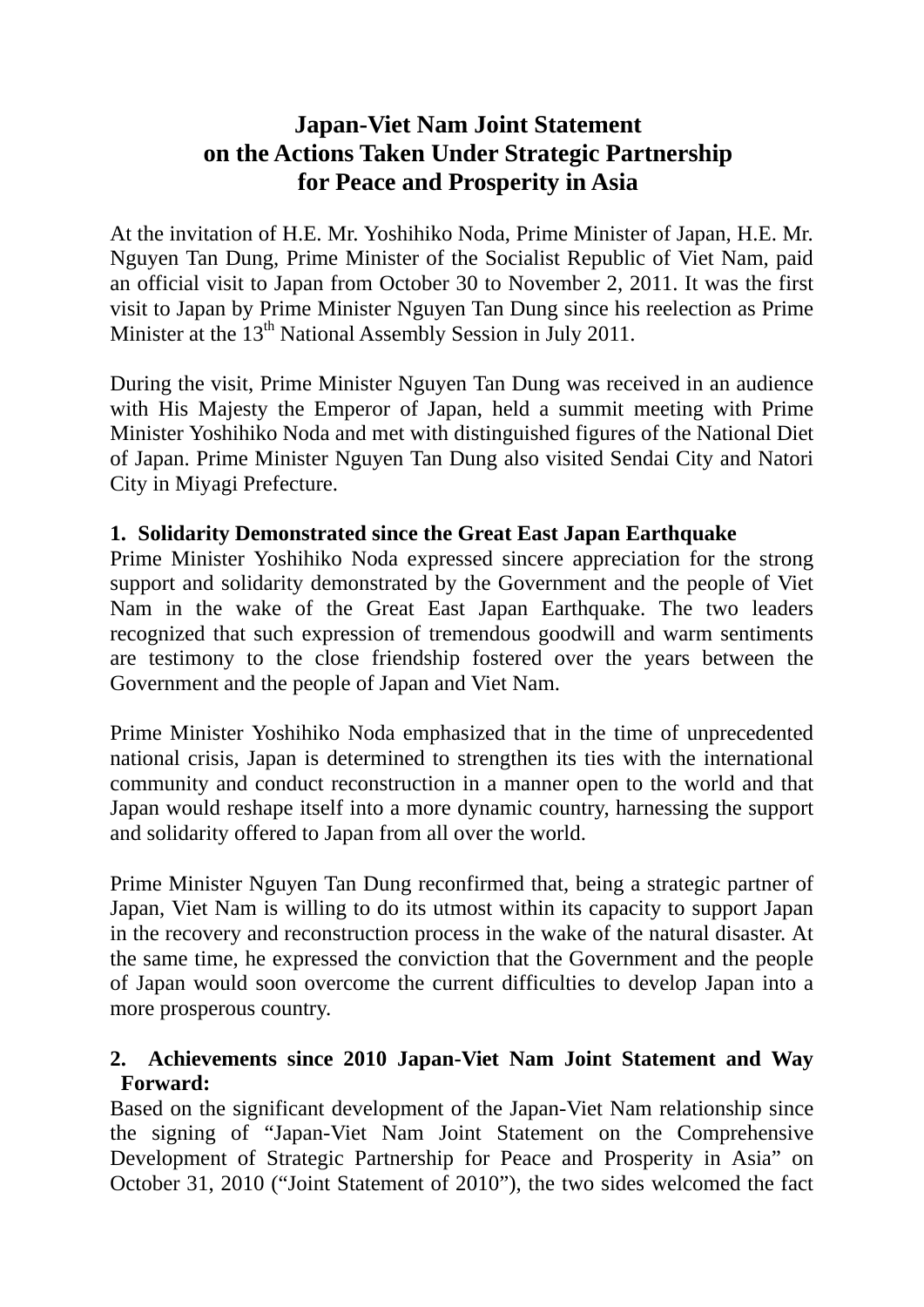that the two countries, as countries sharing strategic interest, established the foundation to further develop the strategic partnership between the two countries in a comprehensive manner.

The two sides reaffirmed to strengthen and deepen cooperation across key areas stated below.

## *(1) Strengthening Exchanges and Dialogues*

The two sides reaffirmed the importance of strengthening exchanges and dialogues at high levels between the two countries, particularly by maintaining annual summit-level visits. The two sides reaffirmed their commitment to further strengthen bilateral relations at all levels and in all areas as well as the existing dialogue channels.

Prime Minister Nguyen Tan Dung expressed his gratitude for the warm reception extended to him by the Government of Japan. The two sides expressed their expectation that the Japanese leader would visit Viet Nam at a mutually convenient date for both sides in 2012.

The Vietnamese side extended an invitation to their Majesties the Emperor and Empress and other members of the Imperial Family of Japan to visit Viet Nam, particularly in 2013 on the occasion of the 40th anniversary of the establishment of diplomatic relations between Japan and Viet Nam.

The two sides highly commended the achievements of the First Japan-Viet Nam Strategic Partnership Dialogue held in December 2010. The two sides reaffirmed that such dialogue enhances and deepens the strategic partnership of the two countries and contributes positively to peace, stability and prosperity of the region. The two sides decided to hold the second Strategic Partnership Dialogue in December 2011 in Tokyo.

The two sides welcomed the signing of the "Memorandum between the Ministry of National Defence of the Socialist Republic of Viet Nam and the Ministry of Defense of Japan on Bilateral Defence Cooperation and Exchanges" by the two Defense Ministers during the visit to Japan by the Minister of Defense of the Socialist Republic of Viet Nam H.E. Mr. Phung Quang Thanh in October 2011.

Considering that the two countries have a policy to promote wide-ranging cooperation in security and defense areas, the two sides shared the view that strategic dialogues need to be strengthened by starting up regular Subcabinet Defense Policy Dialogues in addition to the existing various working-level dialogues. The two sides shared the view that exchanges at all levels, including mutual visits of both high-ranking delegations as well as port calls by naval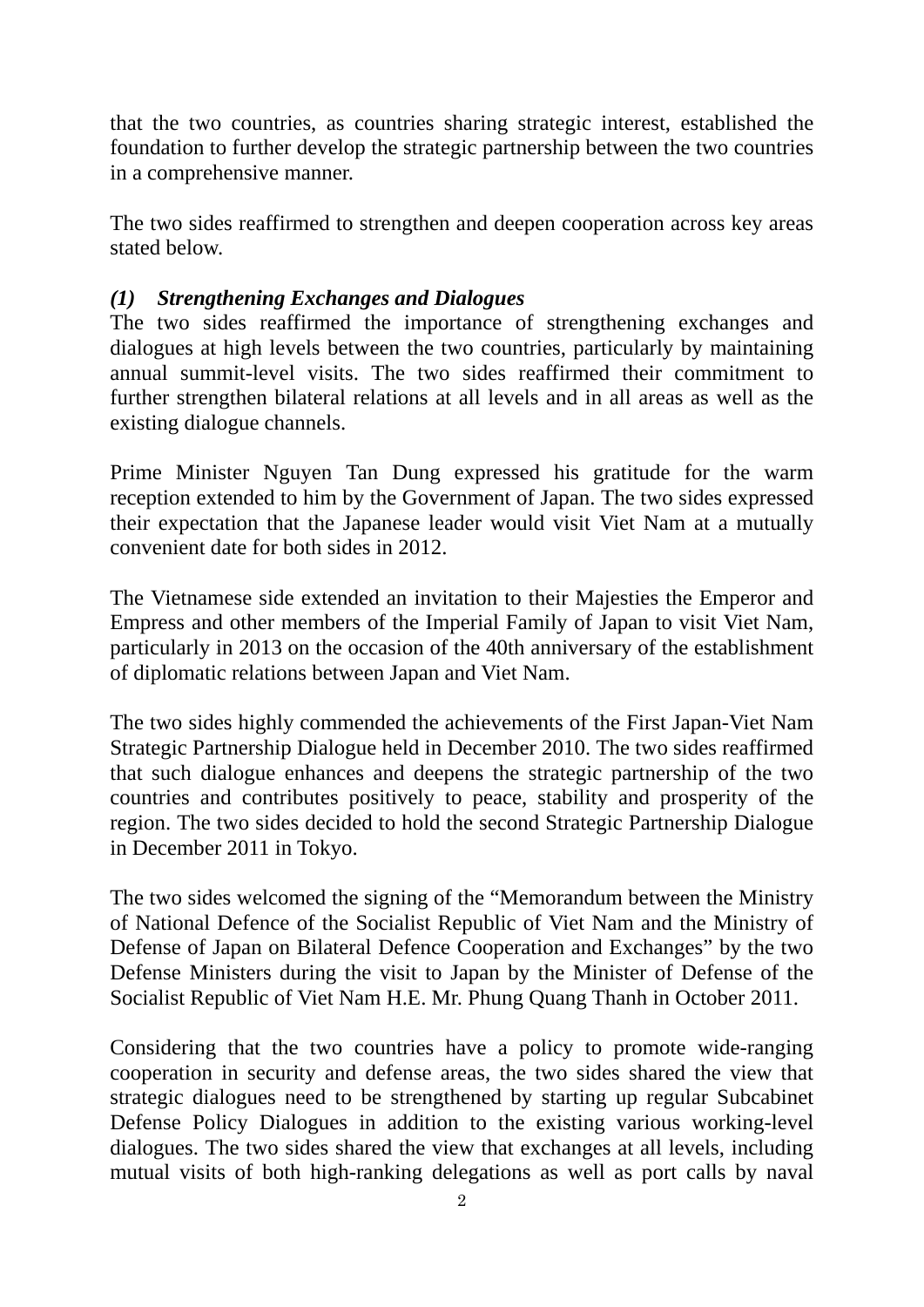vessels of both countries, would contribute to the strengthening of mutual understanding and trust, and to the peace and stability of the region.

The two sides decided to hold the next Japan-Viet Nam Cooperation Committee meeting on an early and mutually convenient date. To enhance the cooperation between public and private sector in both countries, the two sides expressed their intention to hold the Public-Private Ministerial-Level Dialogue within the Committee's framework.

To commemorate the 40th anniversary of the establishment of diplomatic relations between Japan and Viet Nam (1973-2013), the two sides decided to designate the year 2013 as the "Japan-Viet Nam Friendship Year," and further promote cooperation to organize events commemorating the friendship year.

#### *(2) Economic Cooperation*

The Vietnamese side highly appreciated Japan's assistance and the progress in the ongoing projects based on the Joint Statement of 2010. Prime Minister Nguyen Tan Dung expressed his appreciation for Japan's continued assistance for Viet Nam's priority infrastructure projects, such as the North-South expressways, Hoa Lac High-Tech Park and the feasibility studies for the two sections of the high-speed railway: Ho Chi Minh-Nha Trang and Ha Noi-Vinh.

The two sides expressed their commitment to cooperate to promote in realizing important infrastructure projects in Viet Nam such as Long Thanh International Airport project through Public Private Partnership (PPP) model which allows the participation of a consortium of Japanese and Vietnamese firms, and the Government of Viet Nam assured that it will facilitate investment environment for Japanese companies. The two sides seriously considered to continue the study on Ha Noi Urban Railway construction project (Line 5) by a consortium of Japanese companies.

The Government of Japan also expressed its commitment to continue to consider assisting Ninh Binh-Bai Vot expressway project, Nha Trang-Phan Thiet expressway project and new railway line projects in Ha Noi and Ho Chi Minh City, as well as Japan's commitment to provide assistance in priority areas such as institution and capacity building utilizing Japan's advanced technology and expertise.

The two sides welcomed the signing of Exchange of Notes for Lach Huyen Port Infrastructure Construction Project between the two Governments as well as the signing of the Joint Venture Agreement to establish a consortium of multiple Japanese and Vietnamese companies. The two sides expressed the intention to extend their full support to the smooth implementation of Lach Huyen Port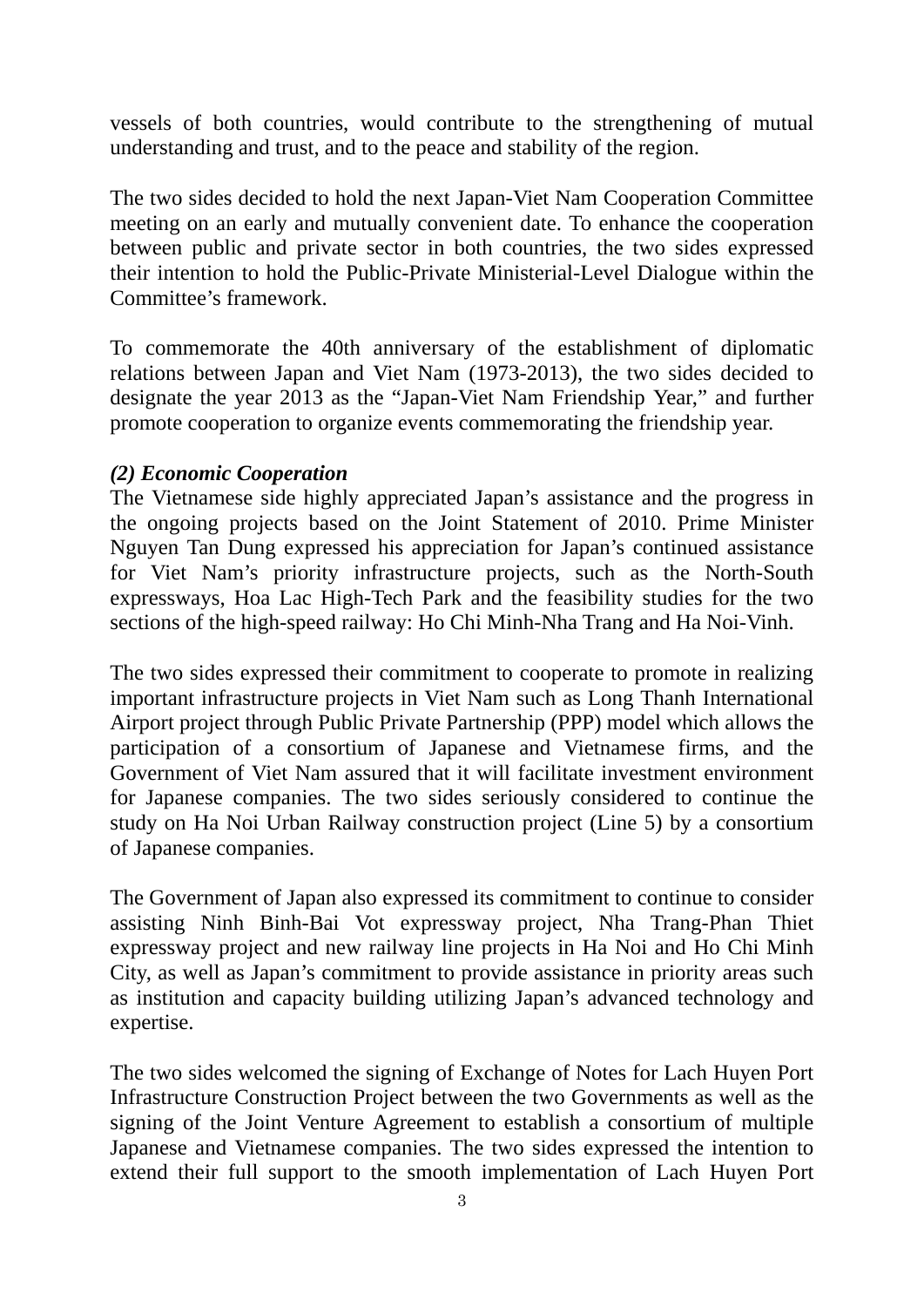Infrastructure Construction Project.

Prime Minister Nguyen Tan Dung highly appreciated the decision by the Government of Japan to provide a total of 71.6 billion yen in Japanese Official Development Assistance (ODA) loans and welcomed the signing of the Exchange of Notes and Loan Agreements for four projects, namely the North-South Expressway Construction Project (Ben Luc-Long Thanh Section), the Project for Disaster and Climate Change Countermeasures Using Earth Observation Satellite, Nghi Son Thermal Power Plant Construction Project and Support Program to Respond to Climate Change. The two sides highlighted that Project for Disaster and Climate Change Countermeasures Using Earth Observation Satellite would also be useful for the Disaster Management Network for the ASEAN Region, which Japan had proposed on the occasion of the ASEAN-Japan Foreign Ministers' Meeting in July 2011. The Japanese side expressed its intention of providing an ODA loan for the Regional and Provincial Hospital Development Project II, which improves the living standard of the people and contributes to maintaining sustainable development of the Socialist Republic of Viet Nam.

#### *(3) Trade and Investment*

The two sides, faced with the current challenges in the world economy, reaffirmed the importance to strengthen the foundation of each country's economy and of the multilateral trading system to ensure strong, sustainable and balanced growth. The Japanese side welcomed the efforts by the Government of Viet Nam to stabilize macro economy of Viet Nam. The two sides confirmed the vital role the Agreement between Japan and the Socialist Republic of Viet Nam for an Economic Partnership (JVEPA) and the Agreement between Japan and the Socialist Republic of Viet Nam for the Liberalization, Promotion and Protection of Investment in strengthening economic ties between the two countries, and recognized the importance of effectively implementing these Agreements. The two sides expressed their expectation to at least double the two-way trade volumes by the year 2020.

The Vietnamese side welcomed and appreciated the cooperation by the Japanese side to develop supporting industries in Viet Nam, particularly through technical and financial assistance. The Vietnamese side expressed its expectation to develop two specialized industrial parks, in cooperation with the Japanese side: one in Hai Phong and the other in Ba Ria-Vung Tau to further promote Japanese investment and develop supporting industries in Viet Nam.

In this regard, the Vietnamese side highly appreciated Japan's cooperation and assistance in the formulation and implementation of Viet Nam's industrialization strategy and its action towards 2020 and affirmed that it would establish the high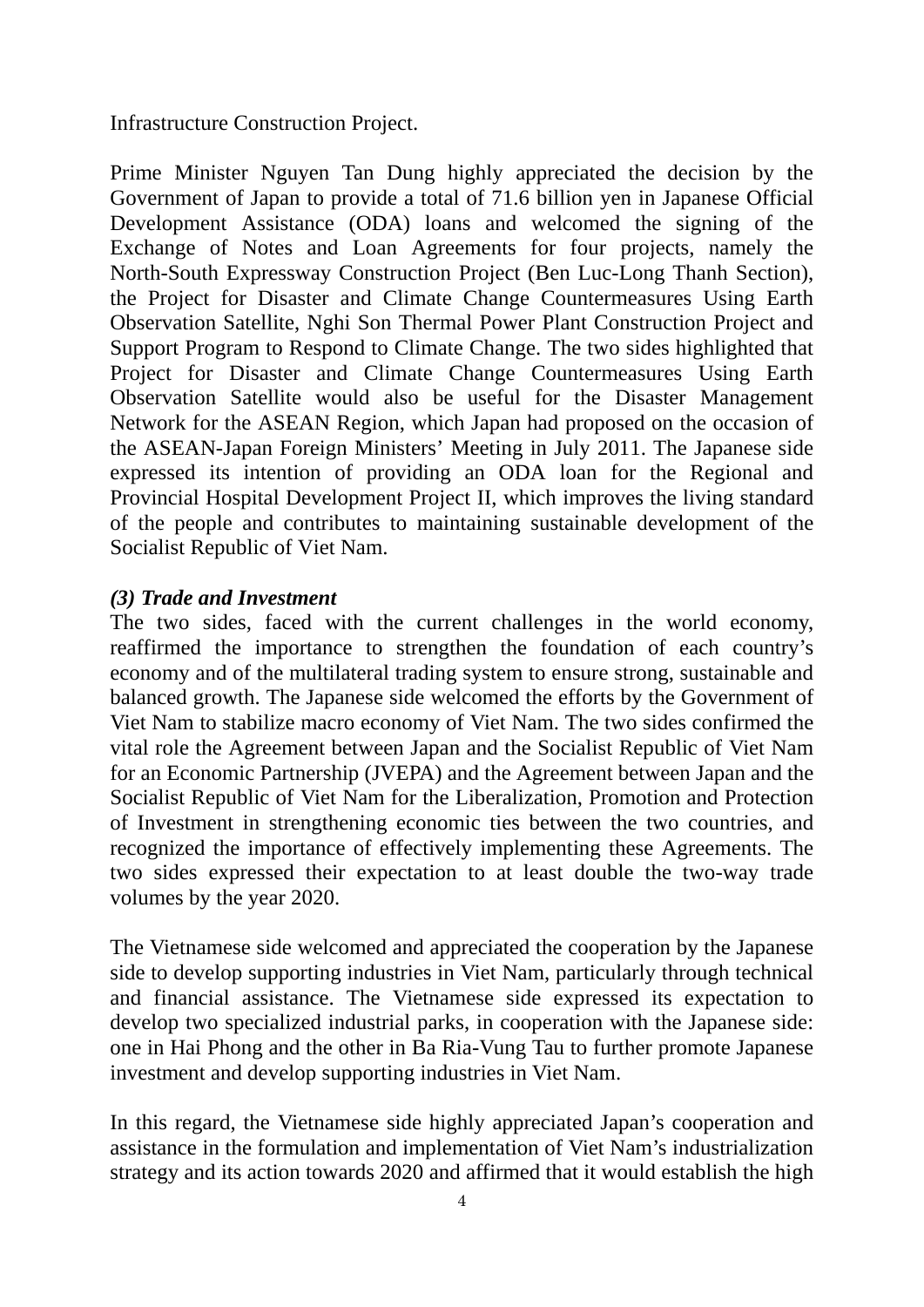level committee for that cooperation chaired by a Deputy Prime Minister of Viet Nam.

The two sides welcomed the results of the negotiations of the Sub-Committee on Movement of Natural Persons under JVEPA and the signing of the "Memorandum on the acceptance of candidates of qualified nurses and certified careworkers from Viet Nam to Japan" to accept candidates of qualified nurses and certified careworkers from Viet Nam based on a mechanism to be decided by the two countries.

With a view to strengthen the strategic partnership between the two countries and acknowledging the efforts by the Government of Viet Nam to ensure its trade measures to be consistent with World Trade Organization (WTO) agreements and the Protocol of Accession of the Socialist Republic of Viet Nam to the WTO, the Government of Japan declared that it will not apply paragraph 255 of the Report of the Working Party on the Accession of the Socialist Republic of Viet Nam to the WTO, with the understanding that the Government of Viet Nam continues its completion of market economy. The Government of Viet Nam highly appreciated the decision by the Government of Japan.

The two sides renewed their commitment to implement the package project for establishing e-Customs and single window by introducing the Nippon Automated Cargo and Port Consolidated System (NACCS) in Viet Nam.

The two sides highly praised the success of Japan-Viet Nam Joint Initiative to Improve Business Environment, and welcomed the start of its Phase Four in July 2011, in which measures to further improve investment environment for Japanese businesses in Viet Nam would be discussed.

### *(4) Cooperation in Energy, Natural Resources and Climate Change*

The two sides welcomed the progress made in their cooperation for the peaceful uses of nuclear energy. The Japanese side committed to enhance nuclear safety by sharing the experience and lessons learned with regard to the nuclear accident at TEPCO's Fukushima Daiichi Nuclear Power Plant with utmost transparency and explained its plan of steps to enhance nuclear safety. The Vietnamese side, welcoming such Japan's efforts, explained in detail the necessity of nuclear energy for securing energy supply in Viet Nam and expressed its strong desire for the provisions of nuclear technologies from Japan. The Japanese side expressed its intention to provide Viet Nam with the technologies that represent the world's highest level of nuclear safety.

The Japanese side highly appreciated the Government of Viet Nam's approval of Japan-Viet Nam Agreement on peaceful uses of nuclear energy. The Vietnamese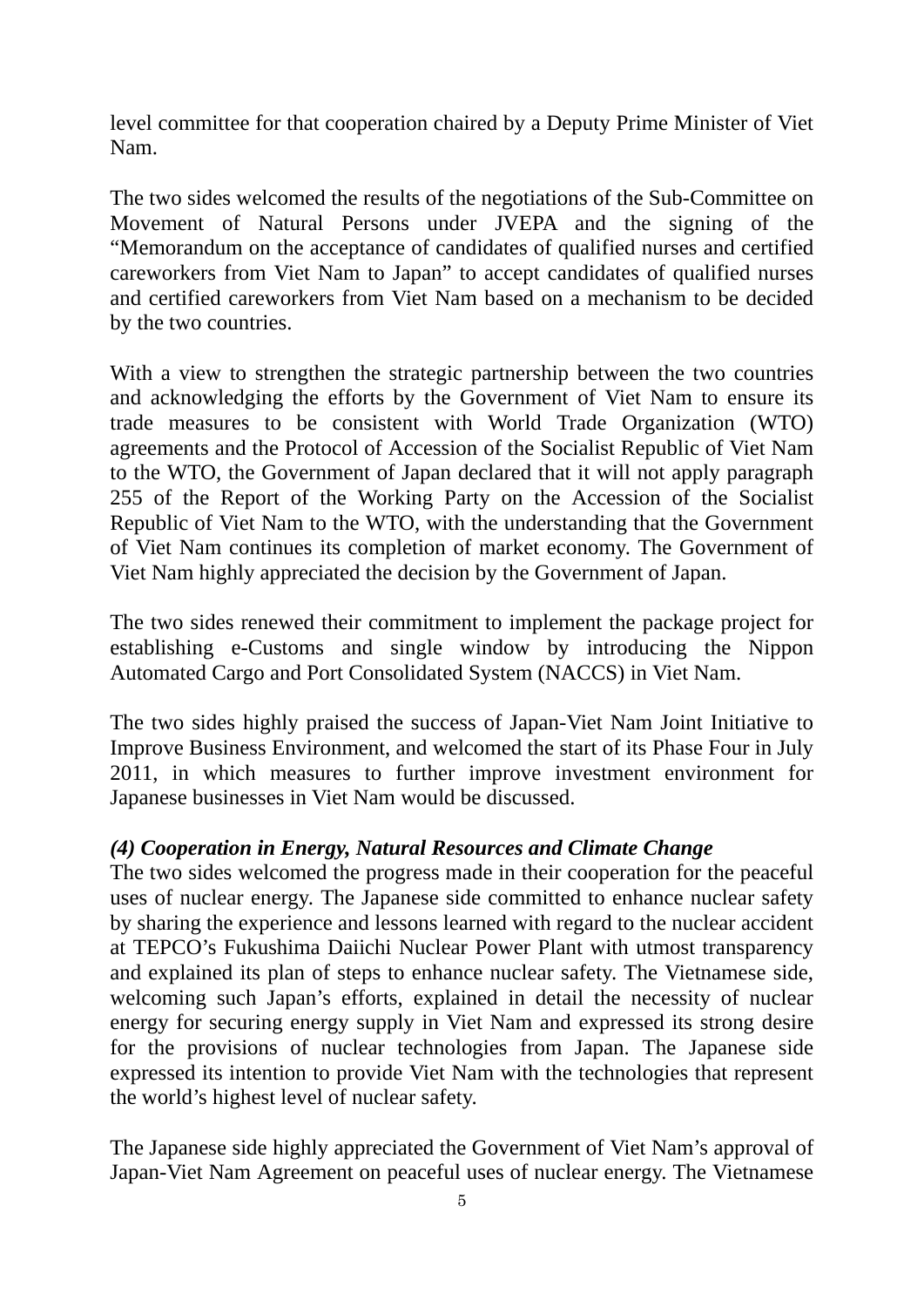side expressed its hope for the early conclusion of this Agreement, after the completion of necessary internal procedures in Japan.

The two sides recalled the decision by the Government of Viet Nam to choose Japan as the cooperation partner for building two reactors at the second nuclear power plant site in Ninh Thuan Province, Viet Nam. The two sides welcomed the progress made since the last Summit Meeting in October 2010 and the document to confirm such progress between the two Governments regarding cooperation on the project.

The two sides welcomed the progress made since the last Summit Meeting in October 2010 regarding cooperation in development of rare earths industry in Viet Nam and the document to confirm such progress between the two Governments, which promotes the cooperation in the investigation, exploration, exploitation and processing of rare earths in Viet Nam between both countries. The two sides also welcomed the cooperation in the first rare earth project in Dong Pao, Lai Chau Province, which would take place immediately after the signing of the document.

The two sides reaffirmed the urgent necessity of addressing the climate change. The two sides shared the view that, in order to protect true global interest, it is important to establish a fair and effective international framework in which all major economies participate as an ultimate goal. The two sides reaffirmed the importance of implementing the Cancun Agreements with a sense of urgency.

The two sides confirmed to cooperate constructively to make a success of COP 17 to be held in South Africa at the end of 2011. In addition to the negotiations at the United Nations, the two sides recognized the benefit of promoting bilateral/regional cooperation regarding low carbon growth in East Asia, a growth center of global economy where major emitters concentrate. The two sides welcomed the progress in the negotiations on Bilateral Offset Credit Mechanism and confirmed to continue discussions between the two countries. Prime Minister Yoshihiko Noda expressed his intention to promote the "East Asia Low Carbon Growth Partnership" and Prime Minister Nguyen Tan Dung expressed his support for this initiative.

# *(5) Cooperation in Science and Technology and Human Resource Development*

The two sides welcomed the progress achieved in the Third Japan-Viet Nam Joint Committee on Science and Technology, held in Tokyo in August 2011. The Vietnamese side expressed the expectation that the Japanese side would enhance their support to improve the research capacity of Vietnamese scientists through joint research activities and technology capacity building for Vietnamese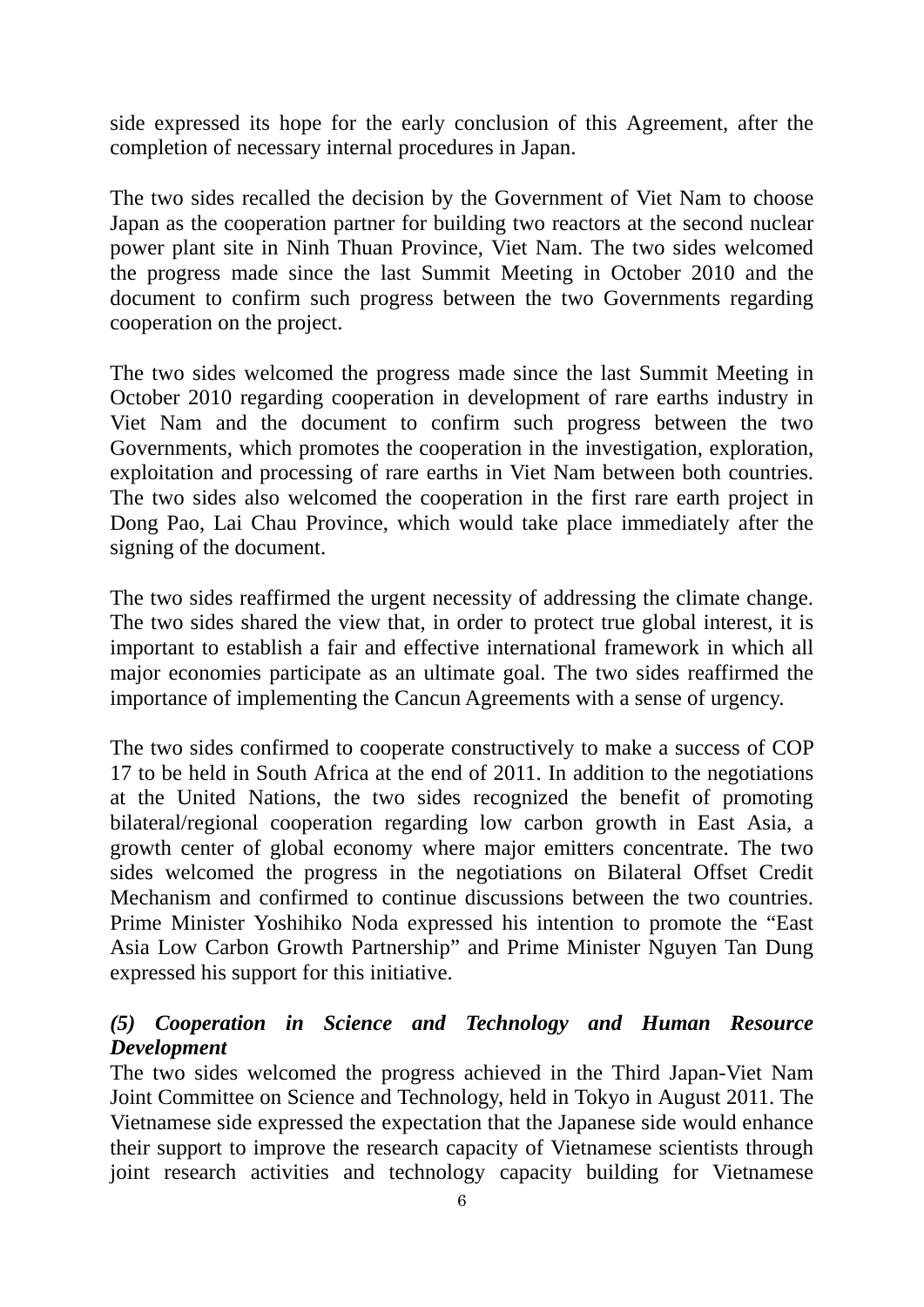#### enterprises.

The Vietnamese side emphasized the importance of human resources training in the industrialization and modernization plan of Viet Nam and expressed the expectation to promote scientific exchanges and researches between the two countries' universities and requested the Japanese side to continue supporting Viet Nam in training high-quality human resources, including the consideration to develop a high-quality university in Can Tho, Viet Nam.

The two sides reaffirmed their commitment to strengthen international cooperation for Green Information and Communication Technology (ICT), which aims at disaster prevention and environmental conservation utilizing ICT such as Sensor Network and Cloud Platform.

# *(6) Mutual Understanding between the Peoples of the Two Countries*

The two sides reaffirmed the importance of promoting people-to-people exchanges, especially among youths and shared the conviction that cultural exchange activities would deepen mutual understanding between the peoples of both countries. Prime Minister Nguyen Tan Dung welcomed Prime Minister Yoshihiko Noda's willingness to continue various youth exchange programs, including the Japan-East Asia Network of Exchange of Students and Youths (JENESYS) program.

The two sides lauded the success of the annual Viet Nam Festival in Japan and the Second Japan-Viet Nam Friendship Music Festival in Hanoi and noted their contribution to the promotion of mutual understanding and cultural exchanges between the two countries.

# *(7) Regional and International Cooperation*

The two sides reaffirmed the importance of making efforts to enhance ASEAN connectivity towards the establishment of the ASEAN Community by 2015. In addition, the two sides welcomed the progress of cooperation achieved since the Second Mekong-Japan Summit meeting held in October 2010, and noted that the progress made in the implementation of "Mekong-Japan Action Plan 63" had further enhanced ASEAN Connectivity.

Prime Minister Yoshihiko Noda expressed the Government of Japan's intention to further promote concrete cooperation in areas such as assistance towards strengthening ASEAN Connectivity and disaster management, in order to proactively support ASEAN integration and community building by 2015. Prime Minister Nguyen Tan Dung highly appreciated such contribution by the Government of Japan. The two sides shared the importance of strengthening cooperation in those regional frameworks such as Mekong-Japan,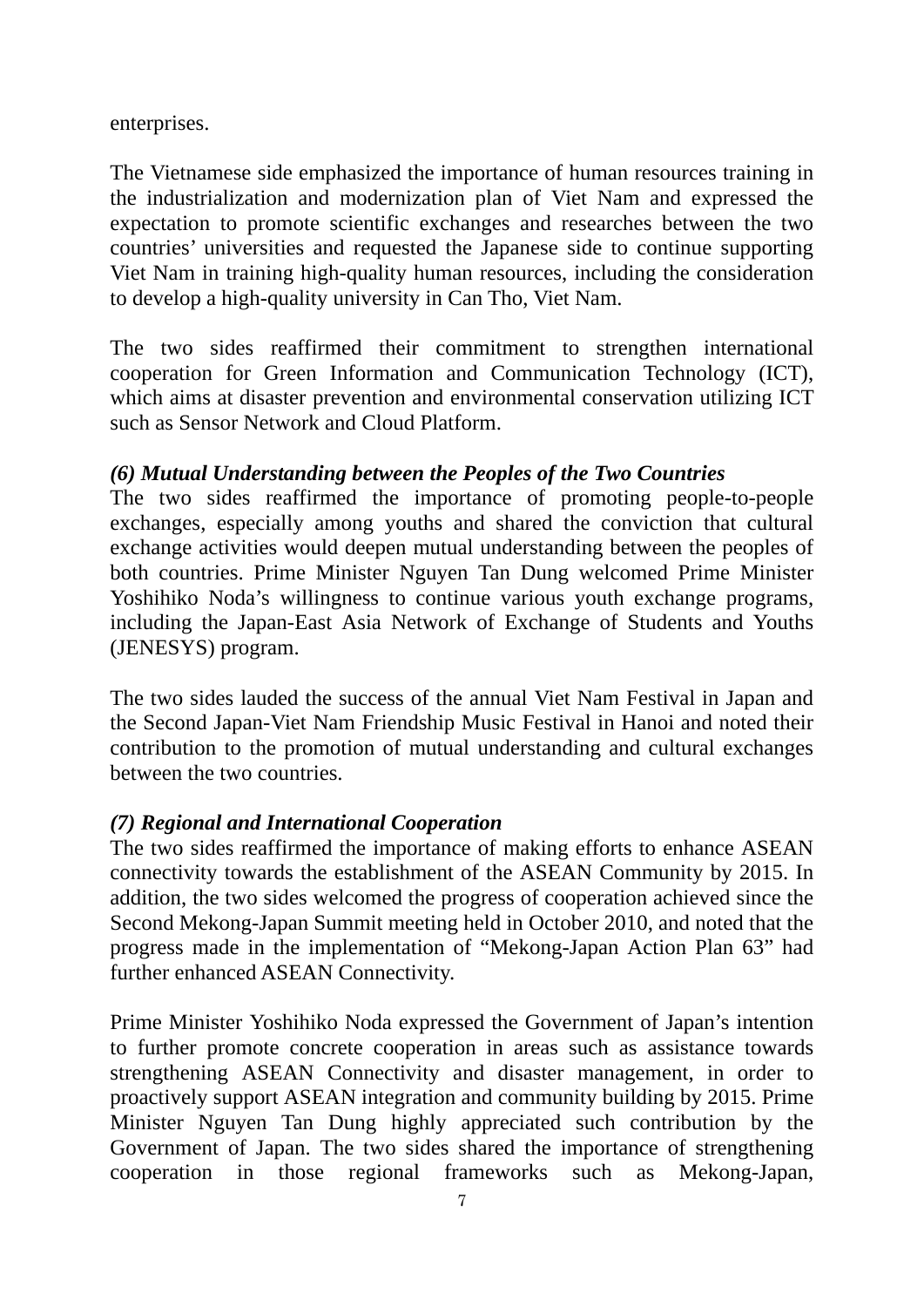ASEAN-Japan, ASEAN+3, EAS, ARF and APEC to realize a prosperous and stable Asia. The two sides confirmed the importance of strengthening the open and multi-layered network of regional cooperative frameworks, which are mutually supporting and reinforcing with ASEAN as the driving force, contributing to the further enhancement of peace, stability and economic prosperity in the Asia Pacific Region.

In this context, especially with regard to EAS, the two sides confirmed that they would closely cooperate with each other in the run-up to the Sixth East Asia Summit in November this year in order to continue to promote EAS's vision, principles, objectives and modalities, strengthen global norms and universally recognized values, and move progress and cooperation in the EAS further forward to cope with new challenges in political, security and economic areas.

The two sides confirmed that the peace and stability of the South China Sea is a common interest of the international community. The two sides welcomed the adoption of the Guidelines for the Implementation of the Declaration on the Conduct of Parties in the South China Sea (DOC) and called for the full implementation of DOC and the early formulation of a Code of Conduct (COC) in accordance with established international law. The two sides confirmed that freedom of navigation, unimpeded commerce, and compliance with established international laws including the United Nations Convention on the Law of the Sea (1982) and the peaceful settlement of disputes corresponds to the interests of the countries in the whole region. The two sides shared the recognition that these same interests should also be advanced and protected in the South China Sea.

The two sides reiterated their support for the goal of complete and verifiable denuclearization in the Korean Peninsula. The two sides called for full implementation of the relevant UN Security Council resolutions as well as the 2005 Joint Statement of the Six-Party Talks. In this context, the two sides reaffirmed the importance of concrete actions to create an environment conducive to the resumption of the Six-Party Talks, while expressing support for the inter-Korean dialogue as a sustained process going forward. The two sides also underlined the importance of addressing humanitarian concerns of the international community, such as the abduction issues.

The two sides reaffirmed their determination to advance their cooperation for early reform of the UN Security Council, which would include expansion of both permanent and non-permanent categories. Prime Minister Nguyen Tan Dung reaffirmed Viet Nam's support for Japan to become a permanent member of the Security Council. Prime Minister Yoshihiko Noda expressed appreciation for Viet Nam's support for it.